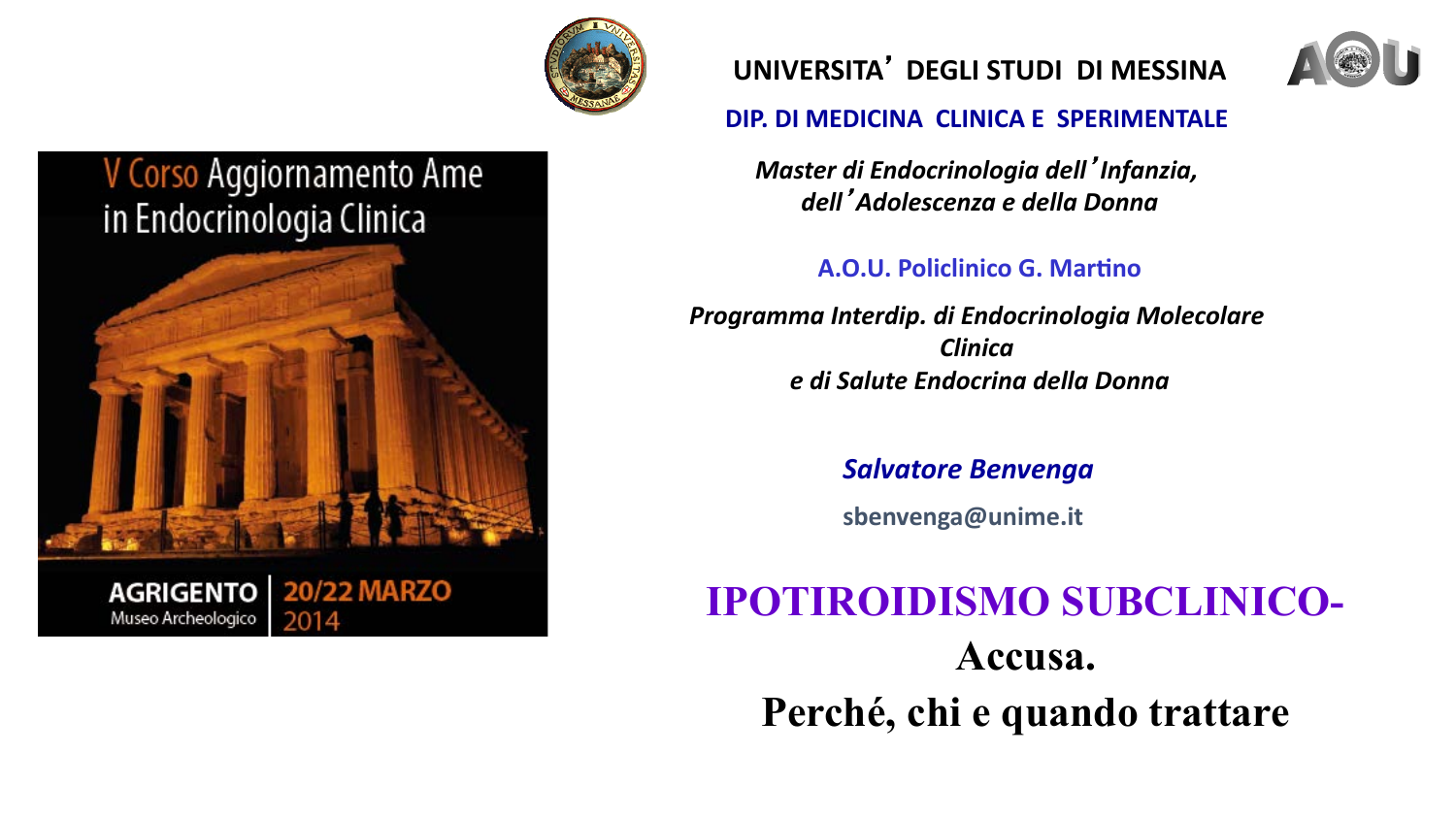## **Ricerca su PubMed (al 15.03.2014)**

| <b>Stringa</b>                        | Numero di articoli<br>su PubMed | Numero di articoli<br>su Google |
|---------------------------------------|---------------------------------|---------------------------------|
| <b>Subclinical hypothyroidism</b>     | 2.514                           | 332.000                         |
| Therapy of subclinical hypothyroidism | 1.212                           | 318,000                         |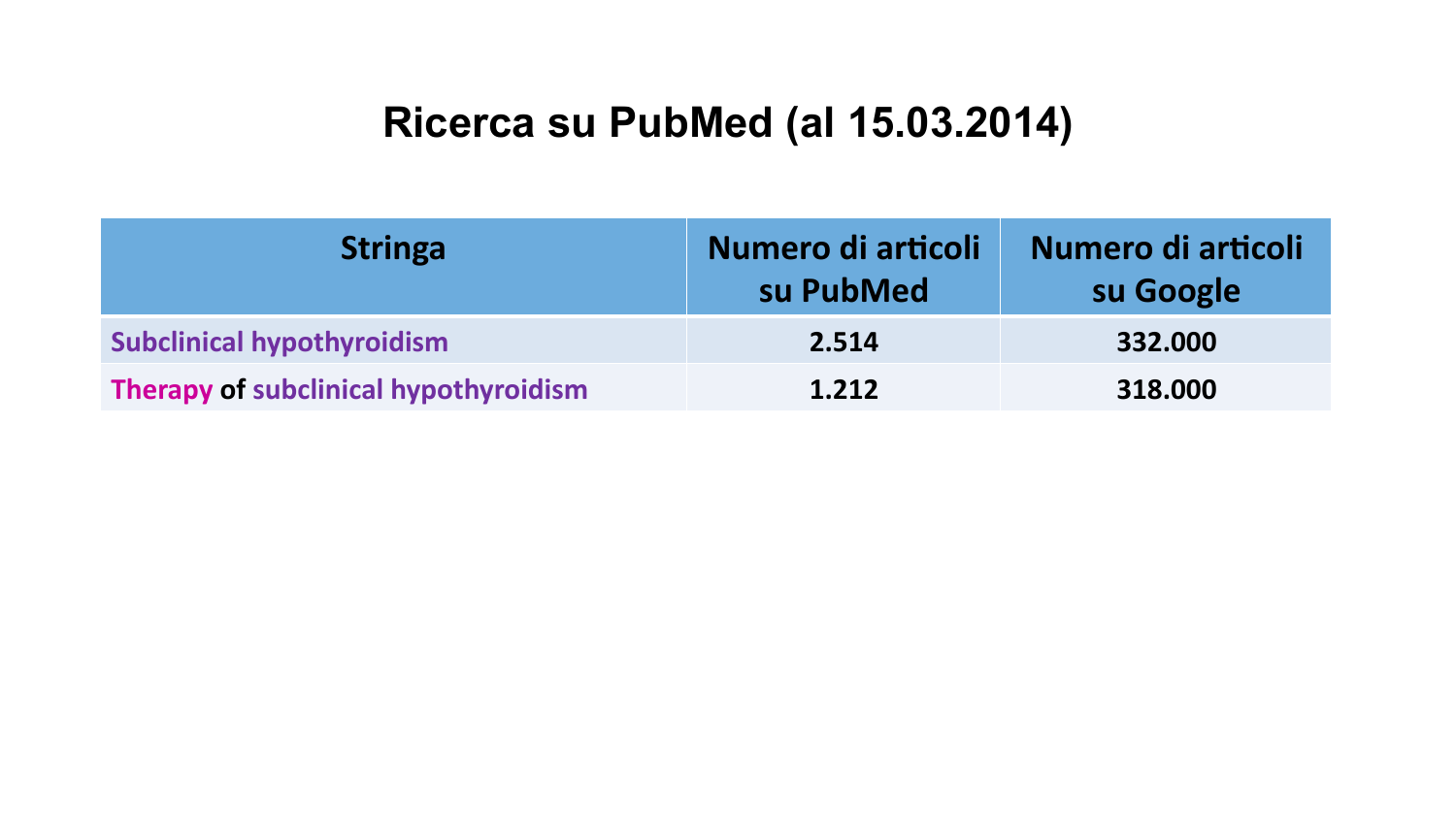Clinical Practice Guidelines for Hypothyroidism in Adults: Cosponsored by the American Association of Clinical Endocrinologists and the American Thyroid Association



**THYROID** Volume 22, Number 12, 2012 @ Mary Ann Liebert, Inc. DOI: 10.1089/thy.2012.0205

#### **ORIGINAL STUDIES, REVIEWS. AND SCHOLARLY DIALOG**

THY ROID FUNCTION AND DYSFUNCTION

#### **Pages 1200-1235**

Jeffrey R. Garber,<sup>1,2,\*</sup> Rhoda H. Cobin,<sup>3</sup> Hossein Gharib,<sup>4</sup> James V. Hennessey,<sup>2</sup> Irwin Klein,<sup>5</sup><br>Jeffrey I. Mechanick,<sup>6</sup> Rachel Pessah-Pollack,<sup>6,7</sup> Peter A. Singer,<sup>8</sup> and Kenneth A. Woeber<sup>9</sup>

for the American Association of Clinical Endocrinologists and American Thyroid Association Taskforce on Hypothyroidism in Adults

#### **THYROID**

Volume 22, Number 12, 2012 © Mary Ann Liebert, Inc. DOI: 10.1089/thy.2012.2212.ed

## **EDITORIALS AND COMMENTARY**

**EDITORIAL** 

Diagnosis and Treatment of Hypothyroidism: Rules, Longstanding Exceptions, and the Emerging Entity of Thyroid Hormone Receptor Alpha Resistance

Charles H. Emerson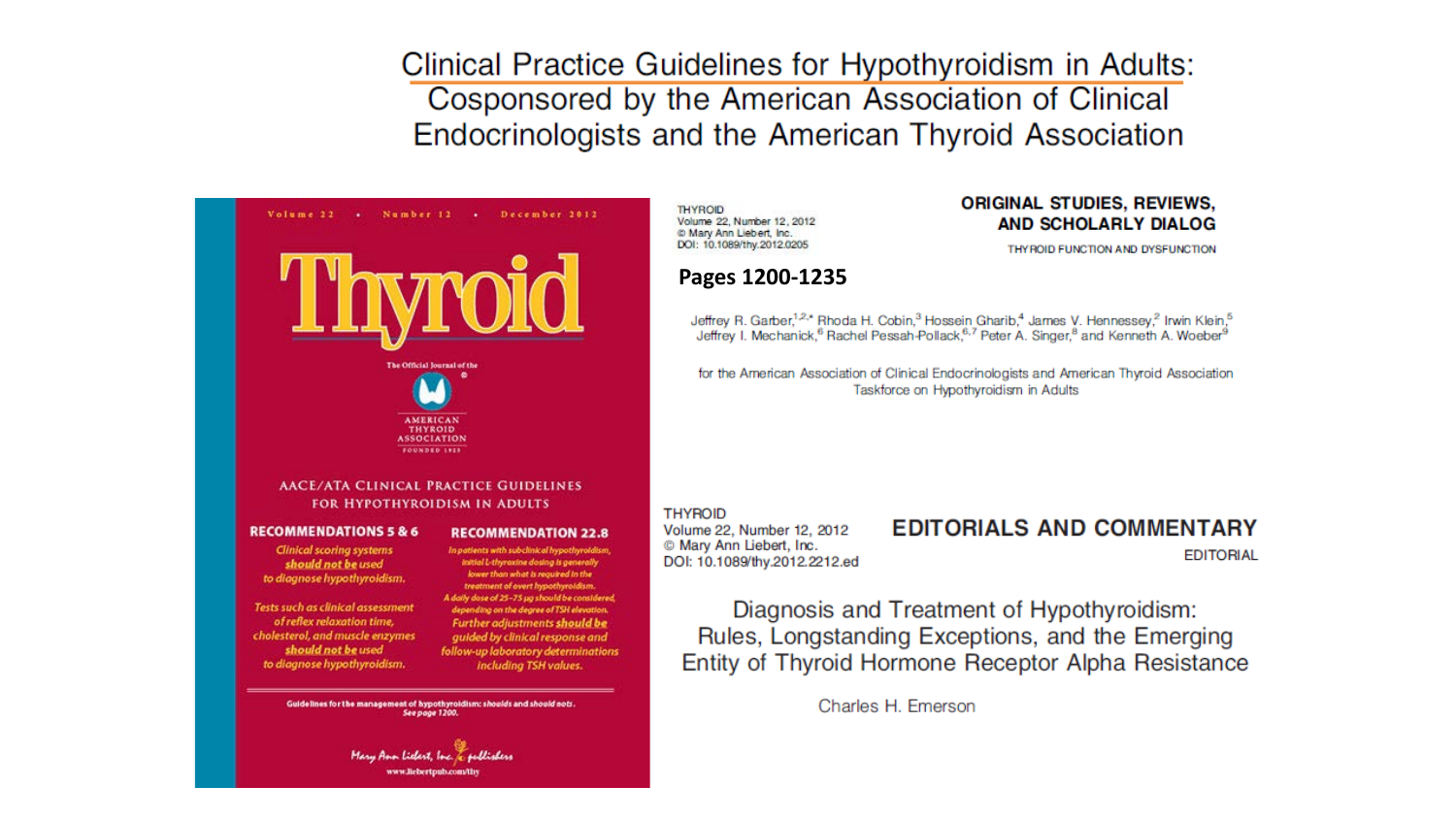### **Garber JR et al. Clinical practice guidelines for hypothyroidism in adults: cosponsored by the American Association of Clinical Endocrinologists and the American Thyroid Association** *Thyroid 22: 1200-1235, 2012*

**Question**- **How** should patients with hypothyroidism be treated and monitored ?

- **Recommendation 22.1-** Patients with hypothyroidism should be treated with **L-thyroxine monotherapy**  [Grade A, BEL 1].
- **Recommendation 22.2-** The evidence does not support using **L-thyroxine and L-triiodothyronine combinations** to treat hypothyroidism [Grade B, BEL 2]. This recommendation was downgraded to Grade B because of still-unresolved issues raised by studies that report that some patients prefer and **some patient subgroups may benefit** from a **combination of L-thyroxine and L-triiodothyronine.**
- **Recommendation 22.3- L-thyroxine and L-triiodothyronine combinations** should not be administered to pregnant women or those planning pregnancy. [Grade B, BEL 1]. This recommendation was upgraded to Grade B because of potential for harm.
- **Recommendation 22.4-** There is no evidence to support using **desiccated thyroid hormone** in preference of **L-thyroxine monotherapy** in the treatment of hypothyroidism and therefore **desiccated thyroid hormone**  should not be used for the treatment of hypothyroidism. [Grade D, BEL 4]

### Wiersinga WM et al. ETA2012 Guidelines: The use of L-T4+L-T3 in the treatment of hypothyroidism. *Eur Thyroid J 1: 55-71, 2012*

*Recommendations:* 

• **There is insufficient evidence that L-T4 + L-T3 combination therapy serves the hypothyroid patients better than T4 monotherapy (1/++0)** 

•**I t is recommended that L-T4 monotherapy remains the standard treatment of hypothyroidism (1/+ ++).**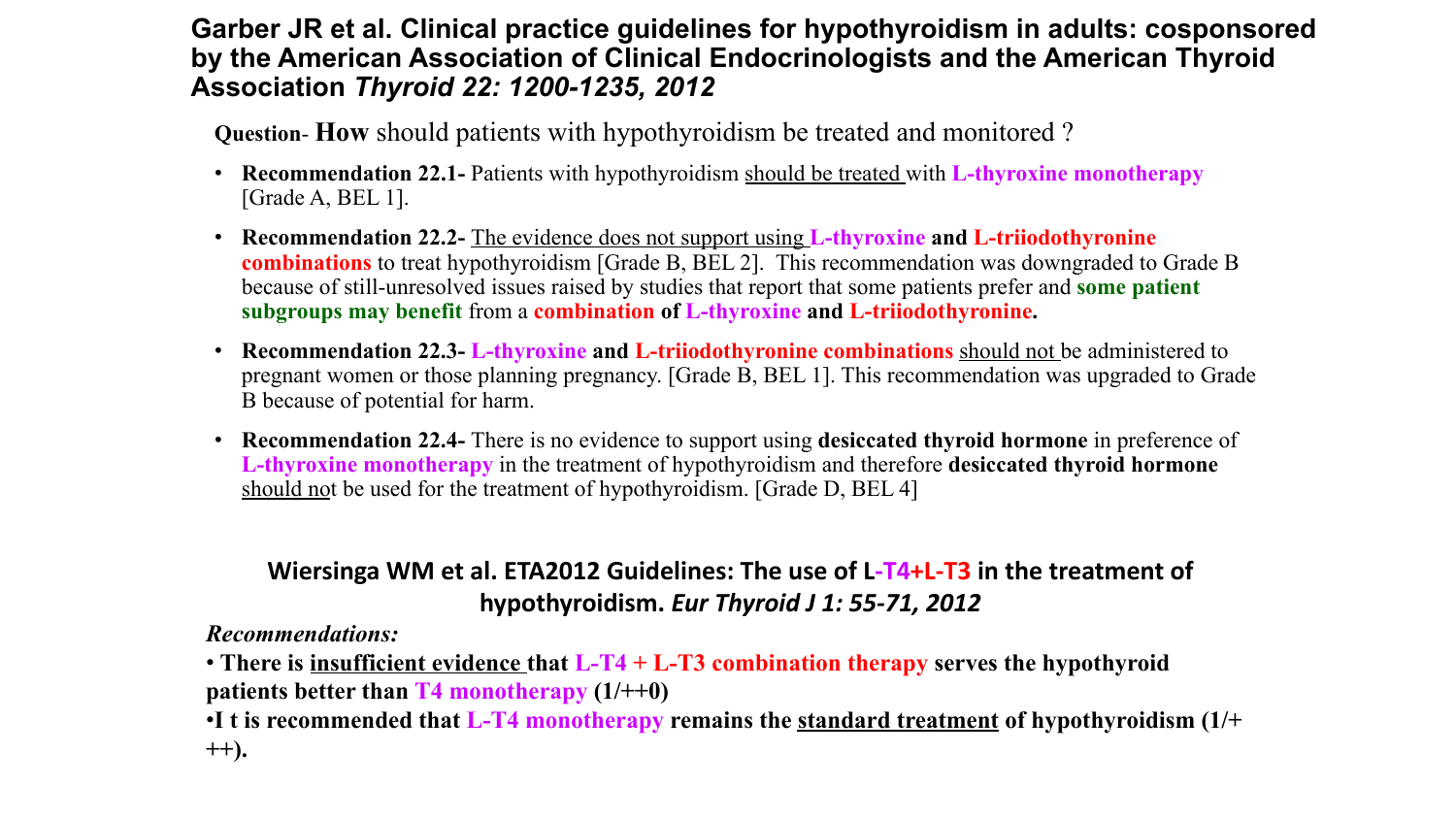**Garber JR et al. Clinical Practice Guidelines for Hypothyroidism in Adults: Cosponsored by the American Association of Clinical Endocrinologists and the American Thyroid Association.** *Thyroid 22: 1200-1235, 2012.*

## **Discussed in the text, but do not appear in the list of recommendations**

| <b>Item</b>             | <b>Text (with reference number)</b>                                                                                                                                                                                                                                                                                                                                                                                                                                                                                                                                                                  |
|-------------------------|------------------------------------------------------------------------------------------------------------------------------------------------------------------------------------------------------------------------------------------------------------------------------------------------------------------------------------------------------------------------------------------------------------------------------------------------------------------------------------------------------------------------------------------------------------------------------------------------------|
| Daily dosage of L-T4    | With little residual thyroid function, therapy requires approximately 1.6 µg/<br>kg of L-thyroxine daily (155,156). Patients who are athyreotic (after total<br>thyroidectomy and/or radioiodine therapy) (157) and those with central<br>hypothyroidism may require higher doses (158), while patients with<br>subclinical hypothyroidism (159-162) or after treatment for Graves' disease<br>(163) may require less.<br>In the case of central hypothyroidism, estimates of dosage based on $1.6 \mu g$ /<br>kg L-thyroxine daily and assessment of free $T_a$ , not TSH, should guide<br>therapy. |
| <b>Dose adjustments</b> | Dose adjustments are guided by serum TSH determinations 4-8 weeks<br>(156,170) following initiation of therapy, dosage adjustments, or change in<br>the L-thyroxine preparation (139,171). While TSH levels may decline within<br>a month of initiating therapy with doses of L-thyroxine such as 50 or 75 µg,<br>making adjustments with smaller doses may require 8 weeks or longer<br>before TSH levels begin to plateau (170,172). Increment changes of 12.5–25<br>ug/d are initially made, but even smaller changes may be necessary to<br>achieve goal TSH levels.                             |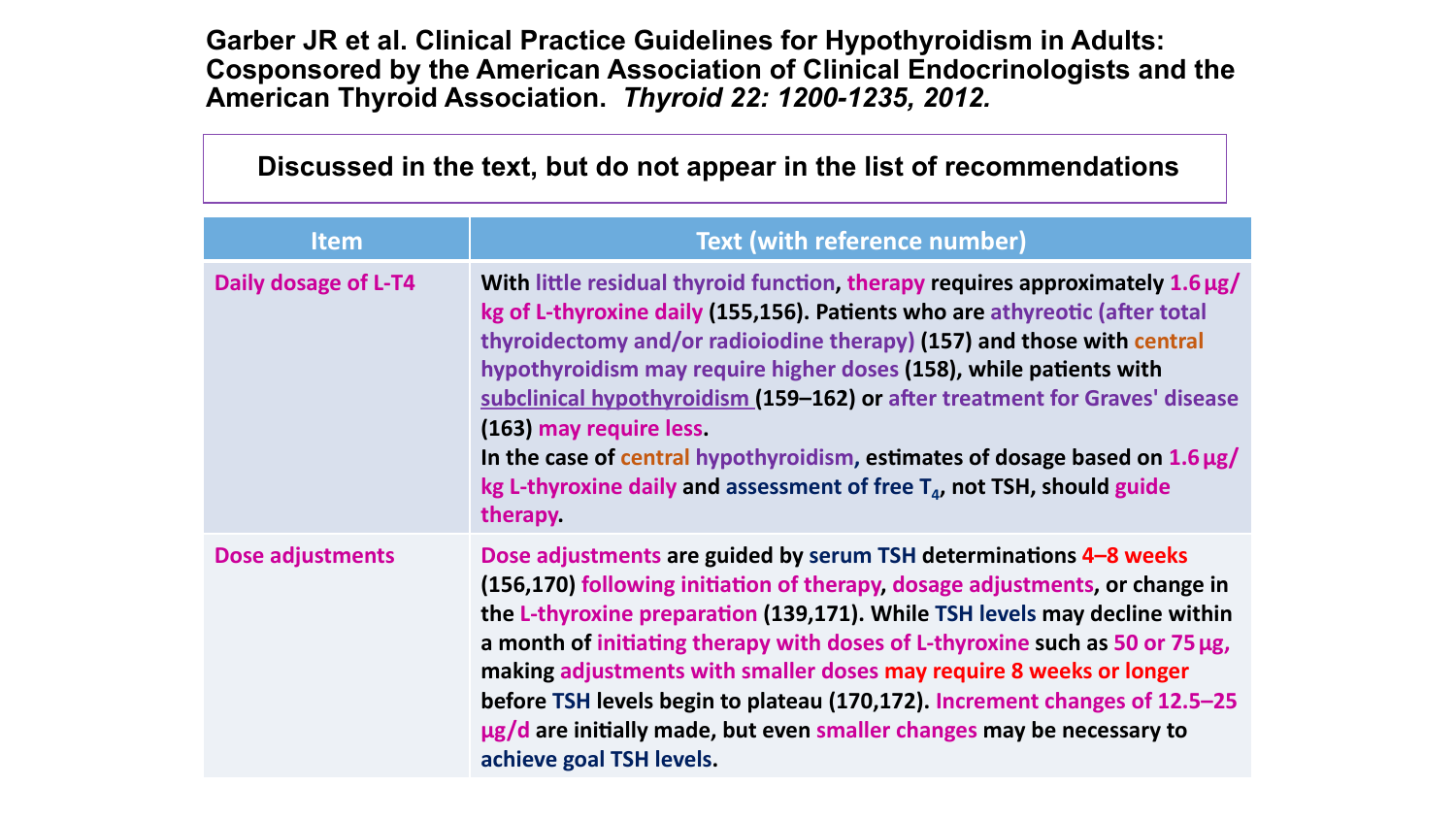**Garber JR et al. Clinical Practice Guidelines for Hypothyroidism in Adults: Cosponsored by the American Association of Clinical Endocrinologists and the American Thyroid Association.** *Thyroid 22: 1200-1235, 2012.*

| <b>Question</b>                                                                                                                               | <b>Guidelines Recommendation</b><br>[and recommendation number]                                                                                                                                                                                                                                                                                                                                    |
|-----------------------------------------------------------------------------------------------------------------------------------------------|----------------------------------------------------------------------------------------------------------------------------------------------------------------------------------------------------------------------------------------------------------------------------------------------------------------------------------------------------------------------------------------------------|
| <b>Which patients with TSH levels</b><br>above a given laboratory's<br>reference range should be<br>considered for treatment with<br>$L-T4$ ? | Patients whose serum TSH levels exceed 10 mIU/L are at<br>increased risk for heart failure and cardiovascular mortality, and<br>should be considered for treatment with L-thyroxine. [14.2]                                                                                                                                                                                                        |
| In patients with hypothyroidism<br>being treated with L-thyroxine,<br>what should the target TSH<br>ranges be?                                | the target range should be the normal range of a third<br>generation TSH assay. If an upper limit of normal for a third<br>generation TSH assay is not available, in iodine-sufficient areas an<br>upper limit of normal of 4.12 mIU/L should be considered and if a<br>lower limit of normal is not available, 0.45 mIU/L should be<br>considered. [17]                                           |
| In patients with hypothyroidism<br>being treated with L-thyroxine<br>who are pregnant, what should<br>the target TSH ranges be?               | In patients with hypothyroidism who are pregnant, the target<br>range for TSH should be based on trimester-specific ranges for<br>that laboratory. If trimester-specific reference ranges are not<br>available in the laboratory, the following upper-normal reference<br>ranges are recommended: first trimester, 2.5 mIU/L; second<br>trimester, 3.0 mIU/L; and third trimester, 3.5 mIU/L. [18] |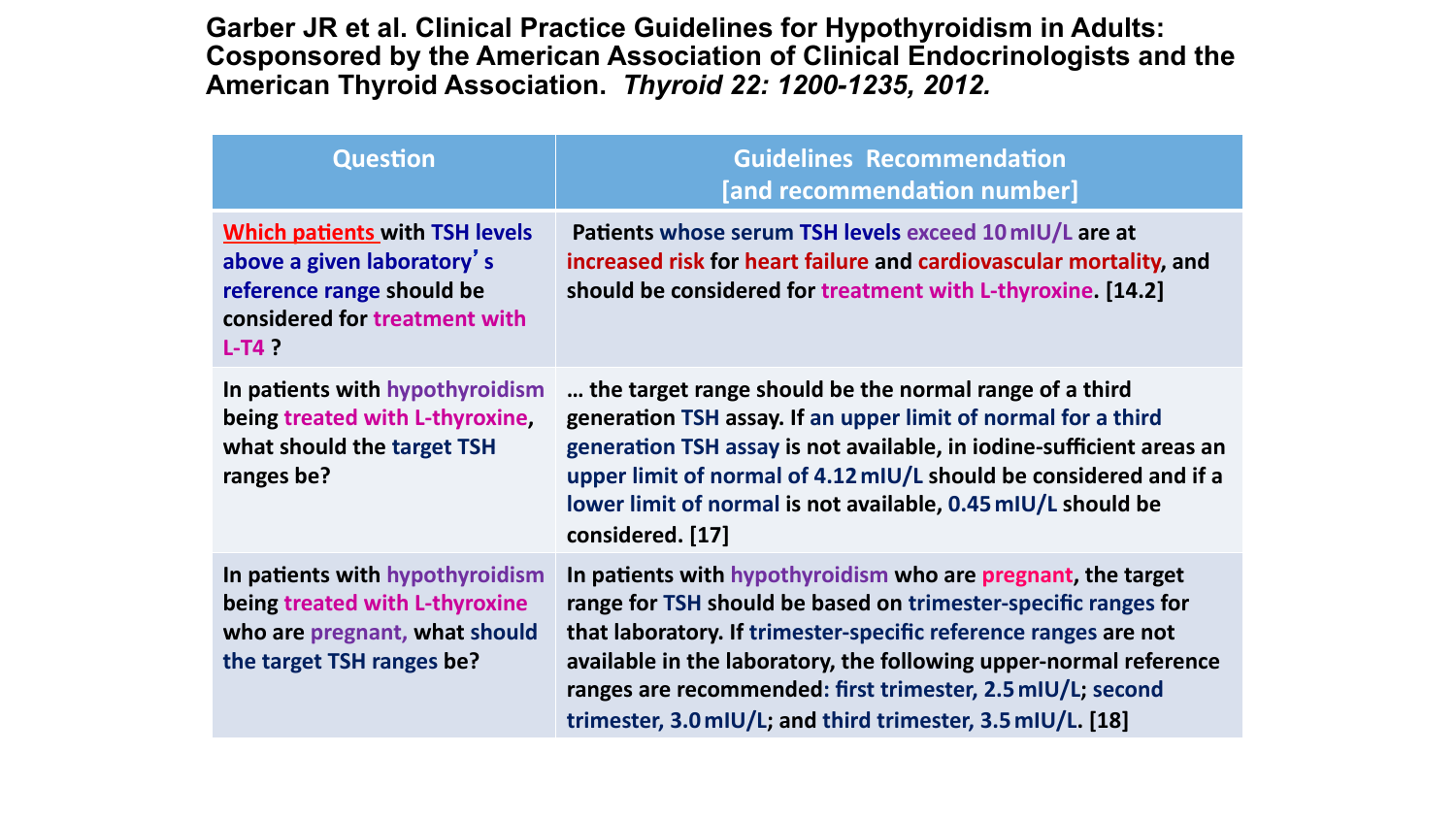**Garber JR et al. Clinical Practice Guidelines for Hypothyroidism in Adults: Cosponsored by the American Association of Clinical Endocrinologists and the American Thyroid Association.** *Thyroid 22: 1200-1235, 2012.*

**Discussed in the text, but do not appear in the list of recommendations** 

| $\mathbf{r}$ $\mathbf{r}$                     |                                                                                                                                                                                                                                                                                                                                                                                                                                                                                                                                                                                                                                                                                                                                                                                                                                                                                                                                                                                                                                 |  |
|-----------------------------------------------|---------------------------------------------------------------------------------------------------------------------------------------------------------------------------------------------------------------------------------------------------------------------------------------------------------------------------------------------------------------------------------------------------------------------------------------------------------------------------------------------------------------------------------------------------------------------------------------------------------------------------------------------------------------------------------------------------------------------------------------------------------------------------------------------------------------------------------------------------------------------------------------------------------------------------------------------------------------------------------------------------------------------------------|--|
| <b>Item</b>                                   | <b>Text (with reference number)</b>                                                                                                                                                                                                                                                                                                                                                                                                                                                                                                                                                                                                                                                                                                                                                                                                                                                                                                                                                                                             |  |
| <b>When</b> to treat<br>hypothyroidism        | Although there is general agreeement that patients with primary hypothyroidism with<br>TSH levels above 10 mU/L should be treated (106, 115-117), which patients with TSH levels<br>of 4.5-10 mU/L will benefit is less certain (118, 119).<br>A substantial number of studies have been done on patients with TSH levels between 2.5<br>and 4.5, indicating beneficial response in atherosclerosis risk factors such as atherogenic<br>lipids (120-123), impaired endothelial function (124, 125), and intima media thickness (126).<br>However, there are virtually no clinical outcome data to support treating patients with<br>subclinical hypothyroidism with TSH levels between 2.5 and 4.5 mU/L.<br>The possible exception to this statement is pregnancy because the rate of pregnancy loss,<br>including spontaneous miscarriage before 20 weeks gestation and stillbirths after 20 weeks,<br>have been reported to be increased in anti-thyroid antibody-negative women with TSH<br>values betwee 2.5 and 5.0 (127). |  |
| L-thyroxine<br>treatment of<br>hypothyroidism | Dose adjustments are guided by serum TSH determinations 4-8 weeks (156,170) following<br>initiation of therapy, dosage adjustments, or change in the L-thyroxine preparation<br>(139,171). While TSH levels may decline within a month of initiating therapy with doses of L-<br>thyroxine such as 50 or 75 µg, making adjustments with smaller doses may require 8 weeks<br>or longer before TSH levels begin to plateau (170,172). Increment changes of 12.5-25 µg/d<br>are initially made, but even smaller changes may be necessary to achieve goal TSH levels.                                                                                                                                                                                                                                                                                                                                                                                                                                                             |  |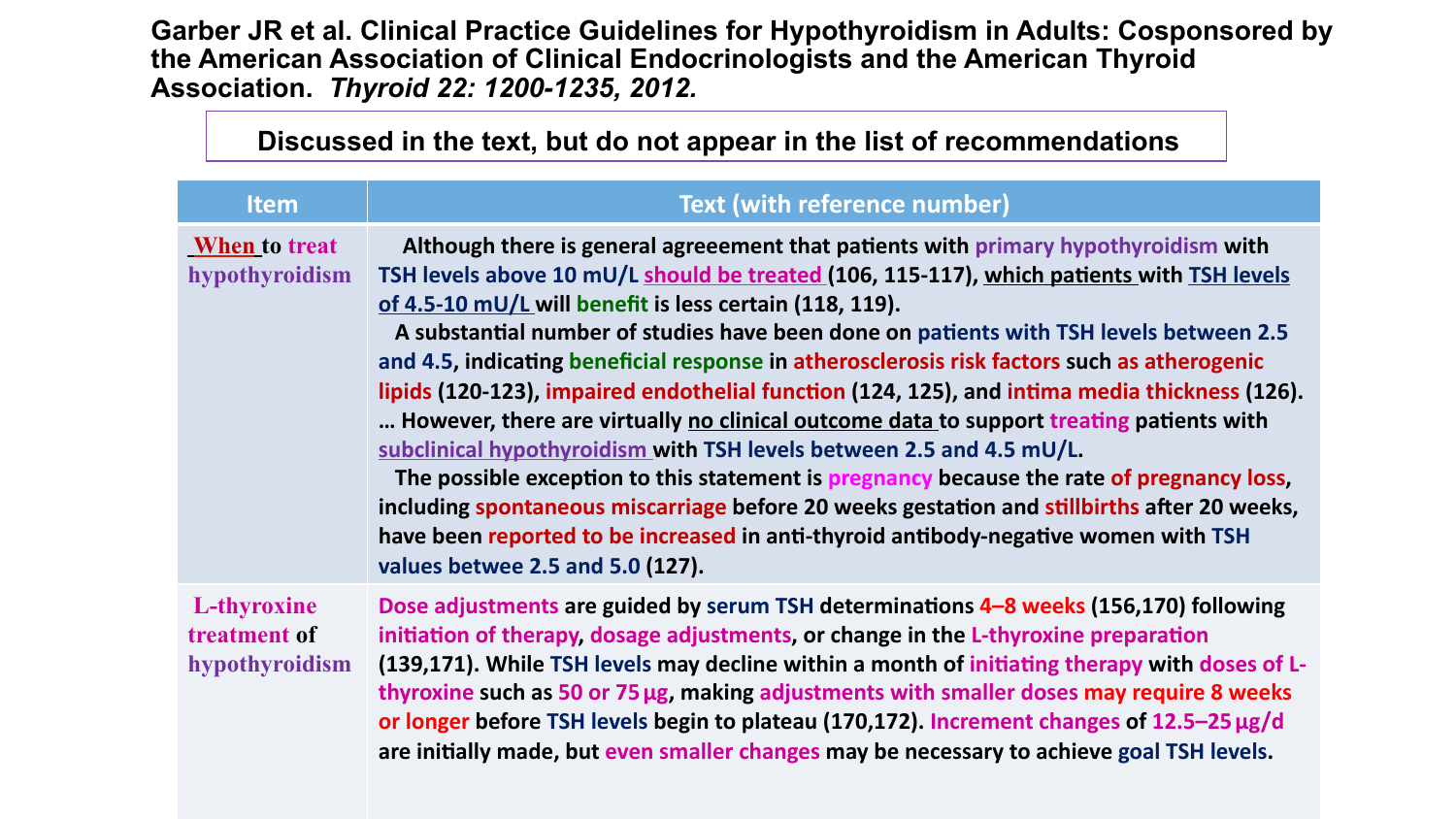**DS Cooper, B Biondi. Subclinical thyroid disease.** *Lancet* **2012; 379: 1142–54** 

• Patients with serum TSH concentrations of 3-4.5 mU/L

Patients with serum TSH concentrations in this range can have increased rates of progression to **overt hypothyroidism**, therefore they **should be monitored** with **periodic thyroid function tests**, **especially if they have positive antithyroid peroxidase antibodies.** 

- During pregnancy, serum TSH concentrations of more than 2.5 mU/L during the first trimester and of 3.1–3.5 mU/L during the second trimester are probably indicative of mild hypothyroidism.
- Pregnant women should be treated if they have TSH concentrations at the upper limit of the **normal range for women who are not pregnant** (132,133).
- Women in a euthyroid state who have autoimmune thyroiditis in early gestation should be **monitored during pregnancy for raised serum TSH concentrations during pregnancy (132,133).** Alternatively, such women could be treated with thyroid hormone, because findings of a prospective randomised trial showed a **decrease in miscarriage rates with treatment** (134).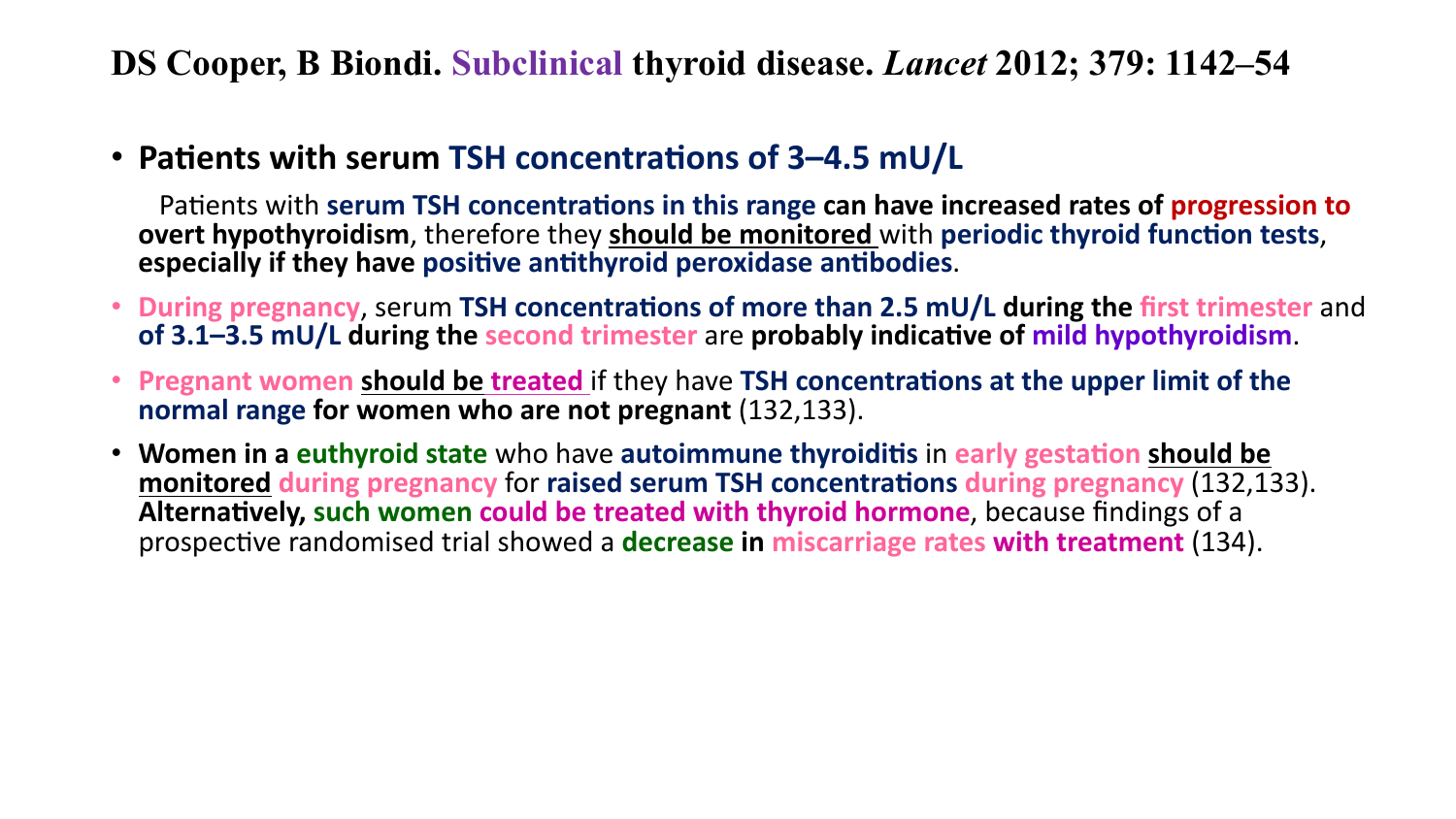## **DS Cooper, B Biondi. Subclinical thyroid disease.** *Lancet* **2012; 379: 1142–54**

- Patients with mild subclinical hypothyroidism, with serum TSH concentrations of 5–9 mU/L
- **Subclinical hypothyroidism** might be associated with **greater cardiovascular risk** in young and middle-<br>aged people than in people older than 65 years (7) and therefore treatment is probably most Tustifiable in this age-group.<br>
Furthermore, patients aged 61–80 years might not benefit because small increases in serum TSH (eg,<br>
TSH concentrations of 5–8 mU/L) are not indicative of true thyroid hormone deficiency in m
- Fatients with **new onset of symptoms** (5), depression, goitre, **positive antithyroid antibody tests**, or cardiovascular risk factors (eg, hypertension, hypercholesterolaemia, insulin resistance or diabetes, or isolated diastolic dysfunction) might also benefit from treatment.<br>If levothyroxine replacement has a beneficial effect, treatment should be continued and serum TSH **concentrations should be assessed every 6–12 months** to ensure that they remain within the normal range. Patients can progress to overt hypothyroidism, therefore increases in levothyroxine might be needed during follow-up. In the absence of clear-cut beneficial effects, replacement therapy should be stopped, and serum Available evidence (44,84) suggests that the **benefit of treatment might be reduced in patients older**<br>than 65 years with serum TSH concentrations of 4.5–10 mU/L; if levothyroxine treatment is started,<br>low doses (25–50 µg/
- Treatment of mild subclinical hypothyroidism is not recommended in elderly (older than 75 years) and very elderly (older than 80 years) patients because, aside from an increased risk of congestive heart failure in patien evidence that these patients are symptomatic, and **levothyroxine treatment does** not improve cognitive function or quality of life.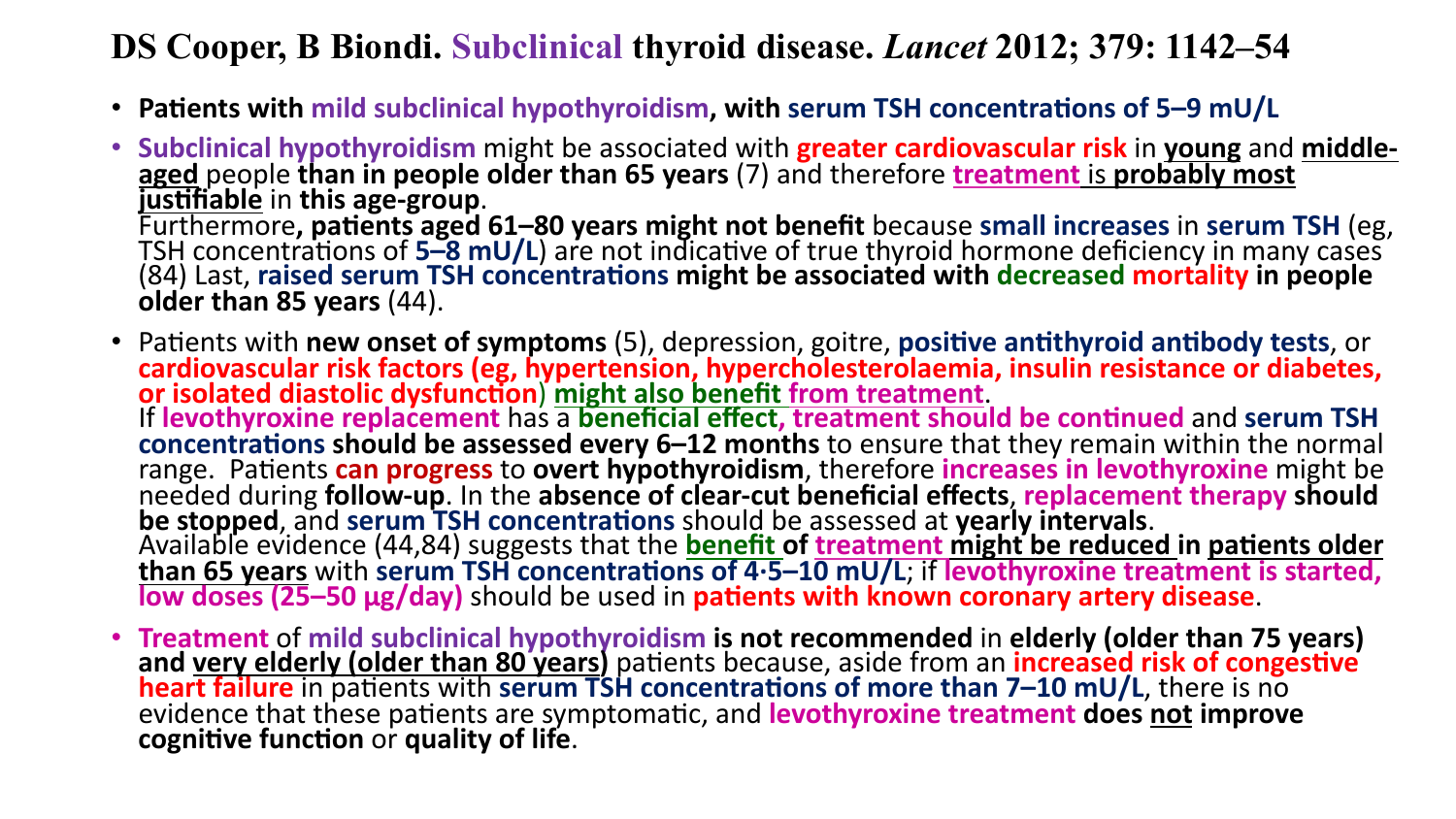**DS Cooper, B Biondi. Subclinical thyroid disease.** *Lancet* **2012; 379: 1142–54** 

- Patients with subclinical hypothyroidism with serum TSH concentrations of 10 mU/L or higher.
- Patients with **high TSH concentrations** have a **significantly increased risk of**<br>**progression** to **overt hypothyroidism**, might be more **frequently symptomatic**, and might have an *increased likelihood* of cardiovascular disease.
- **Treatment with levothyroxine** is **recommended** in these patients. Replacement **therapy** should be individualised in elderly and very elderly patients with serum TSH concentrations of more than 10 mU/L. Low doses of levothyroxine are often adequate to normalise serum TSH concentrations in elderly patients. The target TSH serum concentration might be higher in individuals older than 70 years than in younger patients, to mimic physiological values (eg, 4–7 mU/L).
- Over-treatment with levothyroxine should be avoided because of the adverse **cardiovascular and skeletal consequences** of iatrogenic hyperthyroidism in elderly people. (8)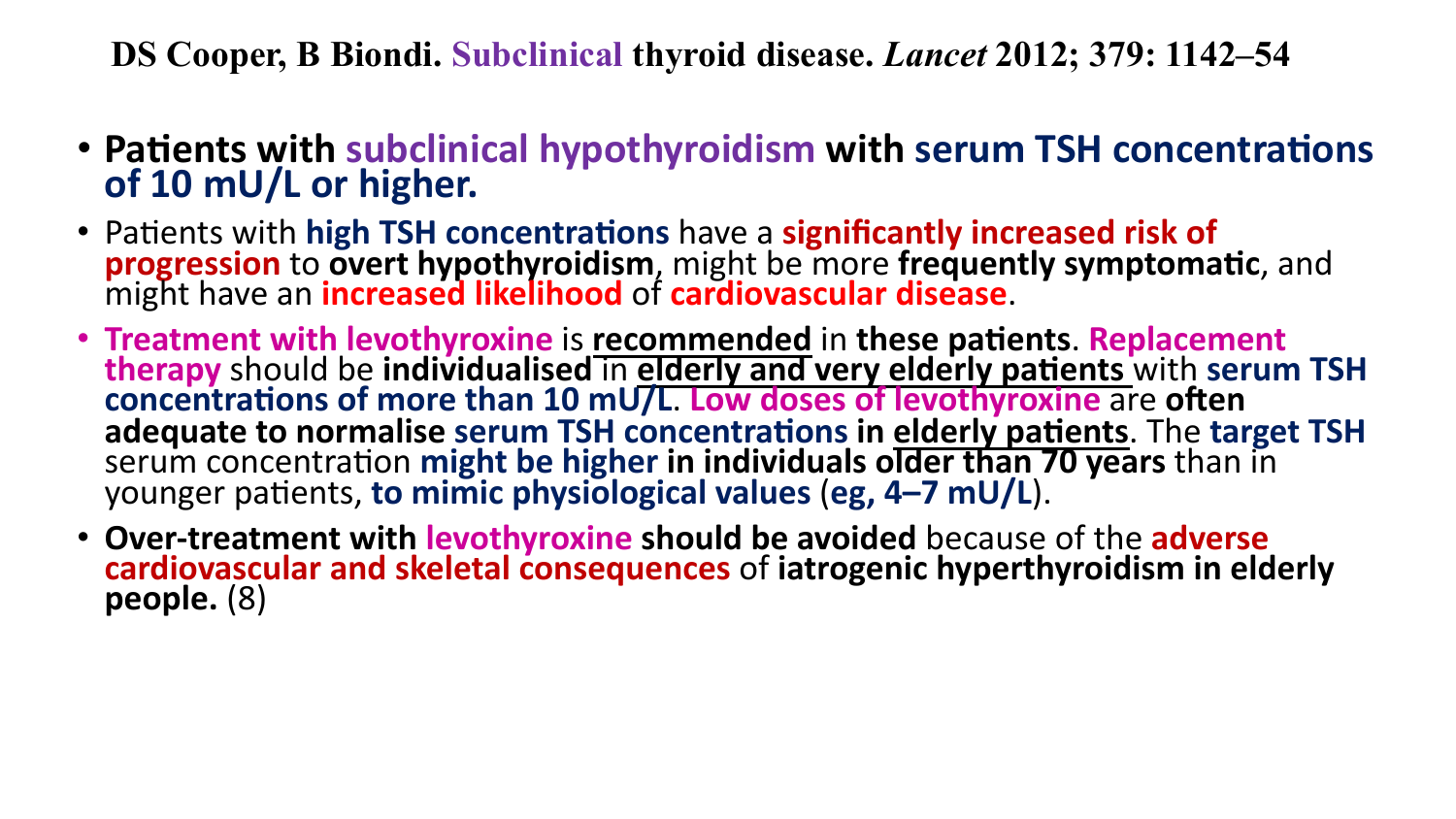**A. Cassio. Storia naturale dell**'**ipotiroidismo subclinico ed effetti della terapia in età pediatrica: aspetti generali.** *In: 1° Forum di Endocrinologia della Fondazione IBSA (Baveno-Stresa, 10-12 Maggio 2013) dedicato a : IPOTIROIDISMO SUBCLINICO Il trattamento terapeutico nel bambino, nella donna e nell*'*adulto.* 

• Nonostante *l'assenza di linee guida specifiche*, nel corso degli ultimi anni sono stati pubblicati alcuni studi pediatrici significativi sulla storia naturale dell'ipotiroidismo subclinico in bambini e adolescenti. In una recente review, Monzani *et al* hanno raccolto con criteri molto rigorosi i possibili effetti del trattamento ormonale sostitutivo [3]. Sono stati selezionati 9 studi, per un totale di 4.018 **bambini esaminati**, i cui risultati vengono in parte riportati nelle Tabelle 1 e 2. Nonostante gli studi siano eterogenei per eziologia dell'ipotiroidismo subclinico (autoimmune e non autoimmune), numero ed età dei pazienti esaminati e range di livelli di TSH, l'informazione che ne deriva è abbastanza chiara. 

**Nell**' ipotiroidismo subclinico non su base autoimmune [Tabella 1] la progressione verso l' ipotiroidismo franco è molto bassa (0-13%) e una percentuale non indifferente di casi, a volte superiore al 50%, ha un<sup>7</sup> evoluzione verso l'eutiroidismo. Quindi, bisogna pensare alla possibilità che si tratti di forme transitorie di ipotiroidismo subclinico e monitorizzare la situazione.

• Dati simili sono emersi anche dagli studi fatti sull' ipotiroidismo su base autoimmune [Tabella 2] dovuto alla *tiroidite cronica linfocitaria*. In questo caso l'evoluzione verso l'ipotiroidismo clinico è **leggermente maggiore (5,5-39%),** ma non elevatissima; invece, in una percentuale non indifferente di casi, si assiste a un' evoluzione verso l'eutiroidismo (21,9-41%). Anche nella tiroidite cronica **linfocitaria**, quindi, l'atteggiamento prevalente deve essere quello di monitoraggio.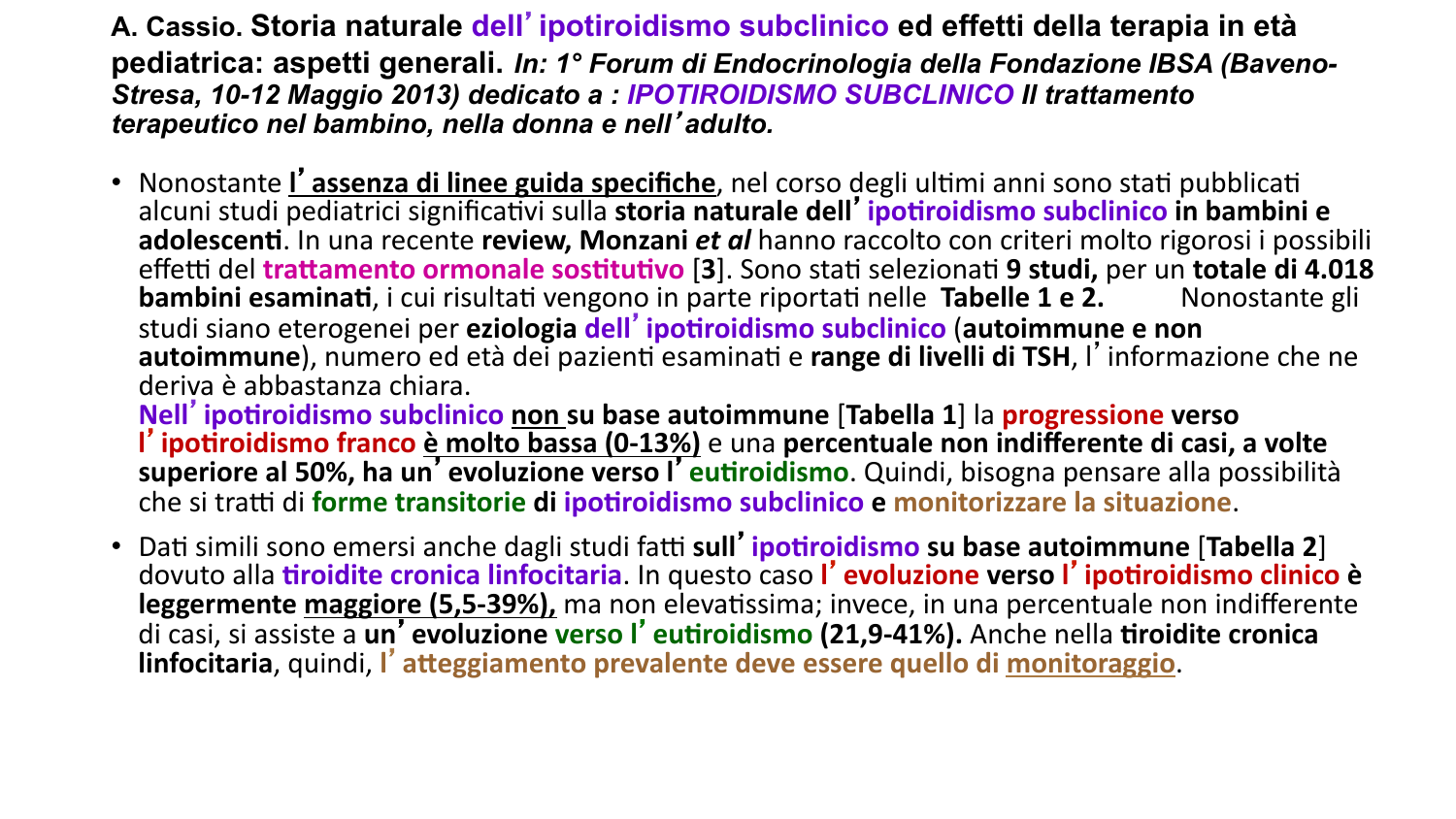M Tonacchera. **Ipotiroidismo subclinico nell**'**adolescenza.** *In: 1° Forum di Endocrinologia della Fondazione IBSA (Baveno-Stresa, 10-12 Maggio 2013) dedicato a : IPOTIROIDISMO SUBCLINICO Il trattamento terapeutico nel bambino, nella donna e nell*'*adulto*

• La storia naturale della tiroidite cronica linfocitaria ci dice che il 28% dei bambini va incontro a remissione, il 34% diventa ipotiroideo clinico e il 28% resta ipotiroideo subclinico, nel follow**up da 3 a 5 anni** [**1**]. 

• La storia naturale della tiroidite autoimmune è stata esaminata anche nello studio prospettico effettuato da Radetti et al. [5] su 160 bambini (età media di 9 anni) affetti da tiroidite cronica autoimmune. I risultati di questo studio indicano che il 65% dei soggetti che erano eutiroidei alla prima osservazione restava eutiroideo a distanza di 5 anni, il 25% diventava ipotiroideo<br>clinico e il 9,5% evolveva verso l'ipotiroidismo subclinico.

Tra i 55 bambini con ipotiroidismo subclinico alla prima osservazione, il 29% dei bambini andava incontro a remissione, il 42% diventava ipotiroideo clinico e il 29% restava<br>
ipotiroideo subclinico, nel follow-up a 5 anni.

Quindi, poiché l'ipotiroidismo subclinico della tiroidite cron. linf. può essere reversibile anche a distanza di alcuni anni, si rende indispensabile eseguire il follow-up.

1 Rallison ML, Dobyns BM, Meikle AW, Bishop M, Lyon JL, Stevens W. Natural history of thyroid abnormalities: prevalence, incidence, and regression of thyroid diseases in adolescents and young adults. Am J Med 1991 Oct;91(4):363-70.

5 Radetti G, Gottardi E, Bona G, Corrias A, Salardi S, Loche S; Study Group for Thyroid Diseases of the Italian Society for Pediatric Endocrinology and Diabetes (SIEDP/ ISPED). The natural history of euthyroid Hashimoto's thyroiditis in children. *J Pediatr 2006 Dec;149(6):827-32.*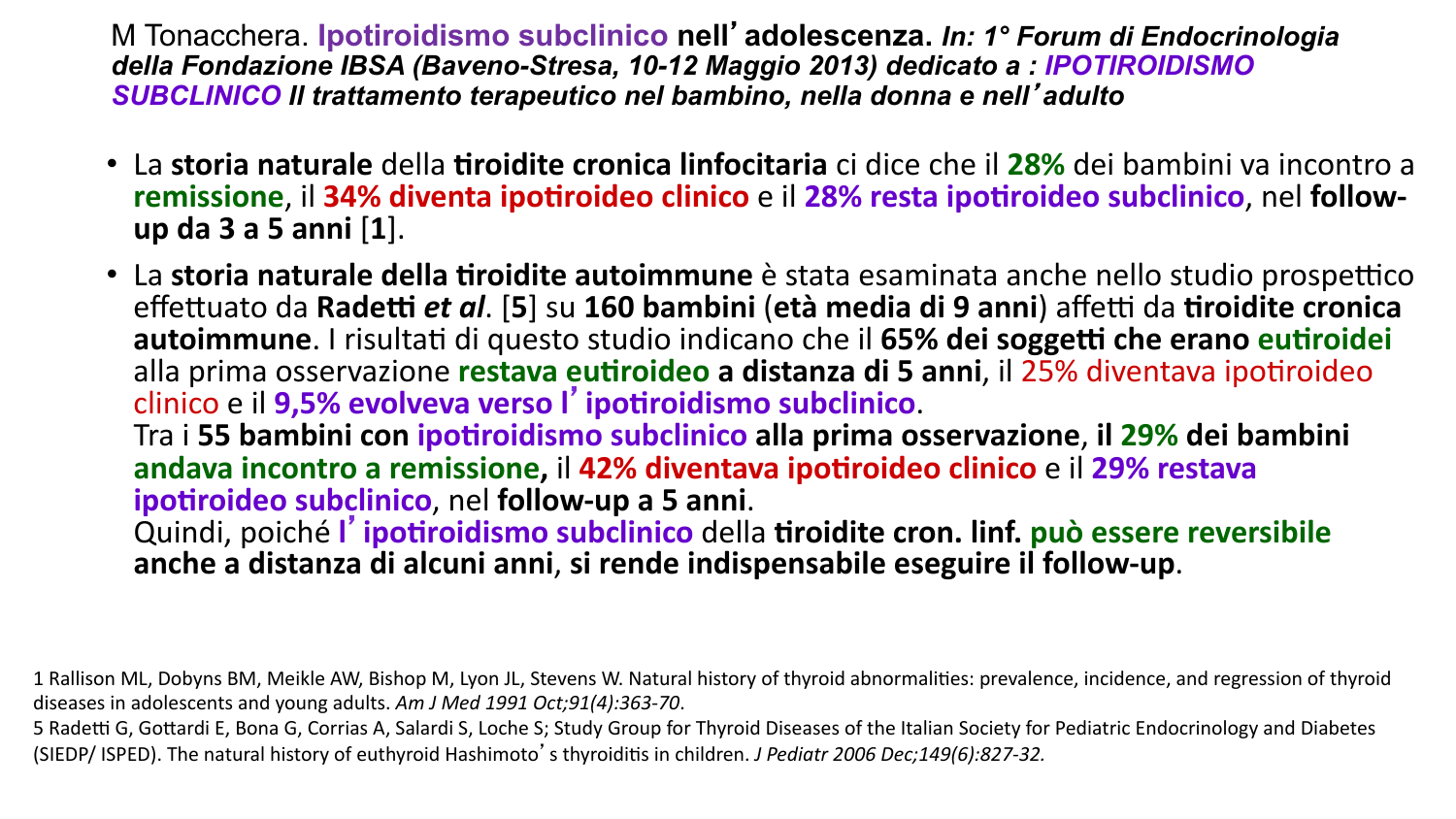**A. Cassio. Storia naturale dell**'**ipotiroidismo subclinico ed effetti della terapia in età pediatrica: aspetti generali.** *In: 1° Forum di Endocrinologia della Fondazione IBSA (Baveno-Stresa, 10-12 Maggio 2013) dedicato a : IPOTIROIDISMO SUBCLINICO Il trattamento terapeutico nel bambino, nella donna e nell*'*adulto.* 

- **•** Al momento, c' è un'indicazione generale a trattare bambini con **valori di TSH >10 mU/L** poiché i dati della letteratura sono concordi nell'affermare che **questa situazione nell**'**adulto è associata a un**  maggior rischio di progressione verso l'ipotiroidismo clinico, le malattie cardiovascolari, le dislipidemie e la depressione. Resta invece controverso l'atteggiamento nelle forme con TSH tra 5 e 10 **mU/L**.
- In conclusione, pensiamo che siano necessari in futuro studi randomizzati controllati sugli effetti della terapia sulla sfera neuropsichica, sulla funzione cardiaca, sul profilo lipidico e sulla mineralizzazione ossea.